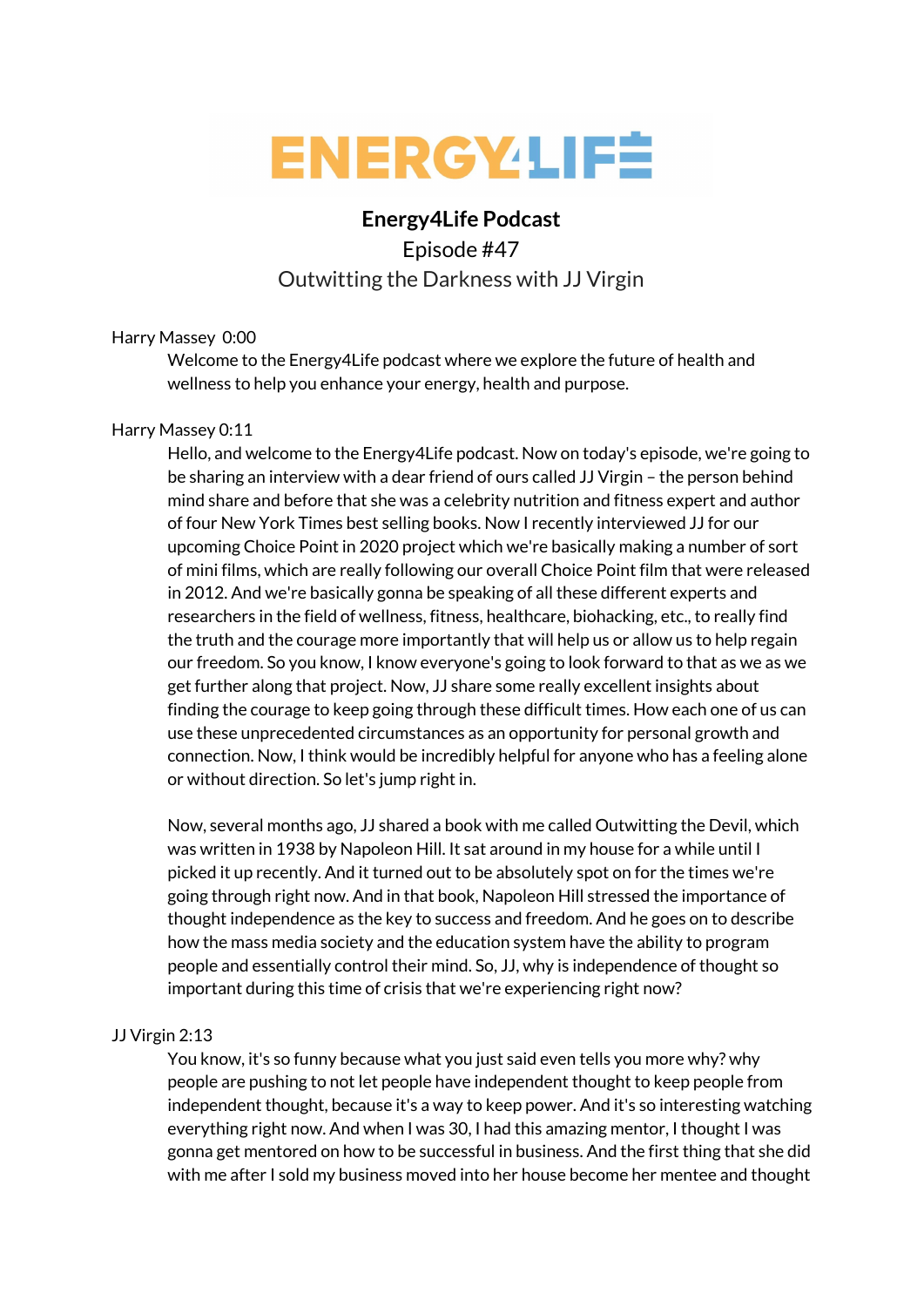you know, is going to hear this is I'm gonna learn how to be successful in business and she sticks rubber bands around my wrists, and teaches me that every time I have a limiting belief, I need to snap my wrist and all Thinking as I just put, like my stuff in storage moved across the country, like, Oh my gosh, but what she taught me from that beginning is that your biggest asset in business and life and whatever you're doing is your mind and the ability to manage your thoughts, control your thoughts, right? manage that mindset, that it was the most important, significant thing.

And when you really look at what can control people, every single thing that we do is going to come from fear, or love. And sadly, fear can be a way more powerful motivator. I think, on the outset fears more powerful, powerful, and then long term love is going to be more powerful because ultimately when it comes down to it, people start to do things in life, to be loved. So you know, when you get people right now, falling into this party line, and there's two parties right now as we see and not able to think of the what ifs outside which happen when you start to think independently Well, well wait a minute What if? What if I can master my own health and master my own body and trigger my own innate immune system and stuff?I'm stronger than I think and I don't have to like if there is something out there by it's not going to hurt me you know what if I could do that, right rather than falling into all of these messages that scary scare you and make you fall in line?

#### Harry Massey 4:22

Absolutely. And there is a major difference right now between rational and irrational fear. And the fear being programmed into us by the media - surprise, surprise - may not actually be that rational. So how does that fear invade the mind and, over time, make us become irrational and overly responsive to fear?

### JJ Virgin 4:22

Yeah, gosh, isn't it so interesting? How and I look at that, really in terms of like, what's your stress response? And the best way I can explain this one is I, back when I was a personal trainer and nutritionist and I would go to people's houses. I was working with someone who was so stressed. It was like the most stressful time in her life. And when it got down to what she was sister, and I'm looking around, she lives in this gorgeous mansion. She is a stay at home mom, her husband's a very successful doctor. She's got one child, turning 13 and this all was about that she had to put on a bar mitzvah. She had a party plan everything else but this was her level of stress. And any of us would look at this and go what, but for her and for everything she'd been programmed in her life, about showing up in Being the good daughter and being the good mom and everything else, it triggered put her right into this whole fear cycle.

When this whole thing started to happen with this pandemic, I went straight back to standing in the hospital when my son was 16. Hovering between life and death with the doctors telling me to let them die went right back into that feeling my whole body went into that feeling that high adrenaline oh my gosh, you know that place where before you start to realize it's almost primal that you actually can can manage this by first managing your thoughts. The first thing is this flight or fight alert situation and when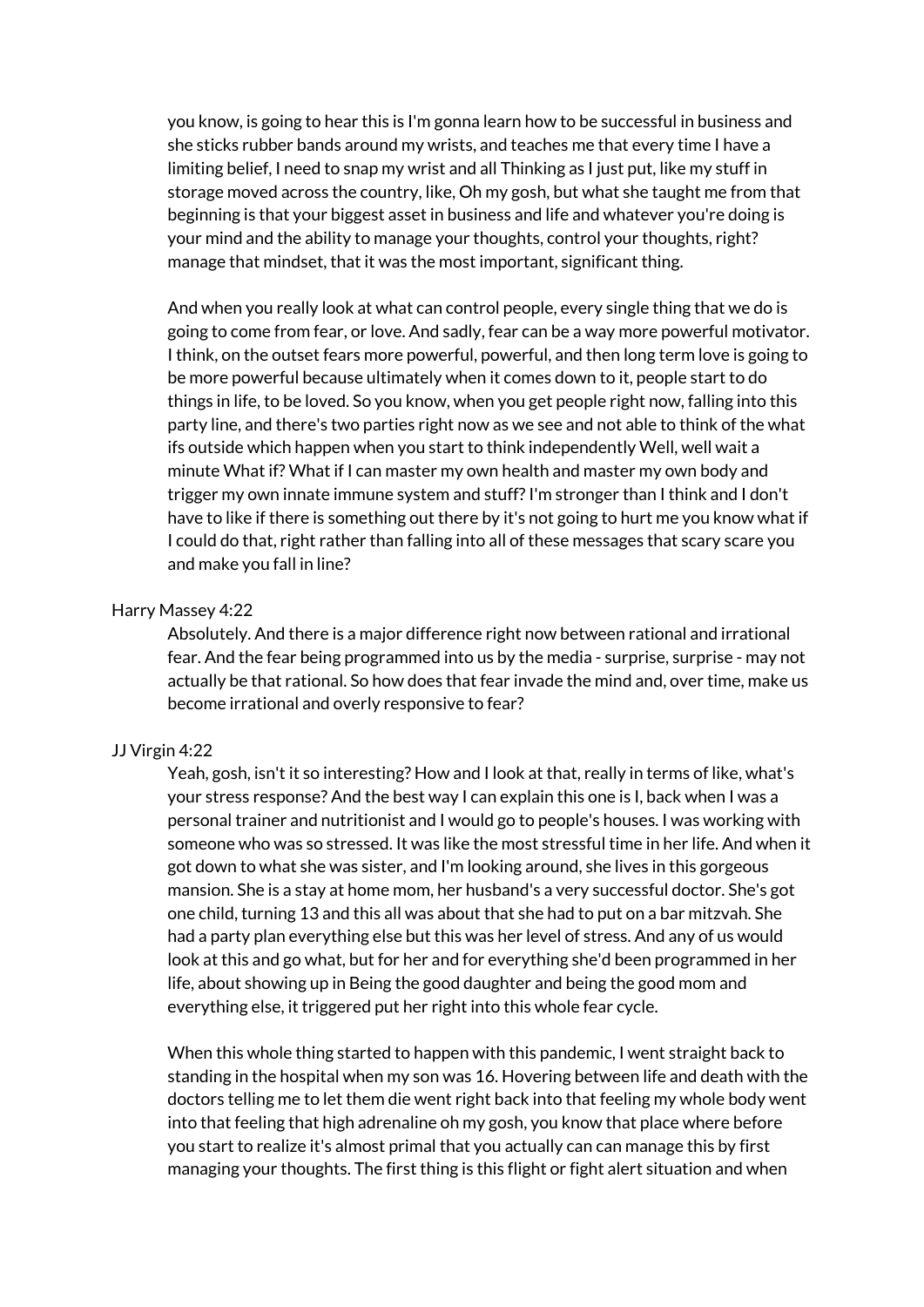the pandemic hit, I went straight back into that again. So how often are we just trained? We trained our bodies to respond and over responded situation so we can't think clearly, you know, logically of what we need to do here. Once I kind of let that first wave go by with my son, I said Have the freakout fear oh my gosh what ifs everything else I was able to sit and go, what what needs to happen here? And how do I need to show up? And same thing once this initial What the heck is happening here? It was like, Okay, what needs to happen here? How do we need to show up? How do we need to move past fear and into love because it's one or the other, right? So if you're in a place of fear, love can't get and if you're full of love, you're going to push the fear out

#### Harry Massey 7:02

How have you been able to transform that fear into love within your own mind? For instance, if we go back to when you were in hospital, you were still going on TV and building your business. How did you manage to maintain some independence and overcome the fear you must have been feeling?

## JJ Virgin 7:18

Yeah, it's so interesting I in my life I've been fortunate to have some great mentors and a lot of training and I think all of our life is research and development it's all this you know, it's it's so that when you get into those situations your body knows what to do. And so we might look back and go oh my gosh you know, the challenges this person has been through pour them but what if it was those very challenges that prepared that person to be able to go through and stand up and be I'll handle situations What if each time it was like you were taking your body to a mental gym so that when tough times hit knew exactly how to respond to them?

So I look back and I think we've all gone through this, you know, we've all gone through our own, you know, our own mindset training and either we we laid down and became a victim, or we decided we were going to take that on learn how to retrain. Better and be a victor and it doesn't mean every single time you go wow, I'm I can handle this when my son first got hit. And here he is in the doctors are telling us you know, with the massive brain injury he has he's in a deep coma. He's got an aorta that's going to rupture at any moment and, and 13 fractures with bones sticking through his skin and I'm looking at him as a mom and like, you know, it wasn't, you know that I could sit there and become an emotional but it was that I'd gotten to a point where I knew how to show up in tough situations to be able to make, you know, difficult decisions.

And so each of us have that opportunity in our life where we go through something challenging. It could be like, you know, the kid that beach up but at school, it could be that. It's why we need to play sports and lose. Learning to lose is more important than learning to win. It's easy to win. It's easy to show up when the sun is shining. It's tough to show up right now. This is the moment we've been training for. And the more you learn how to do realize that there's while it feels out of control. Actually, there is so much that we can control in any situation if we just learn how to control our mind and learn how to go, Okay, what, what, how can I show up here? How can I serve my first thing after I looked at this situation? With a pandemic? back as I started traveling early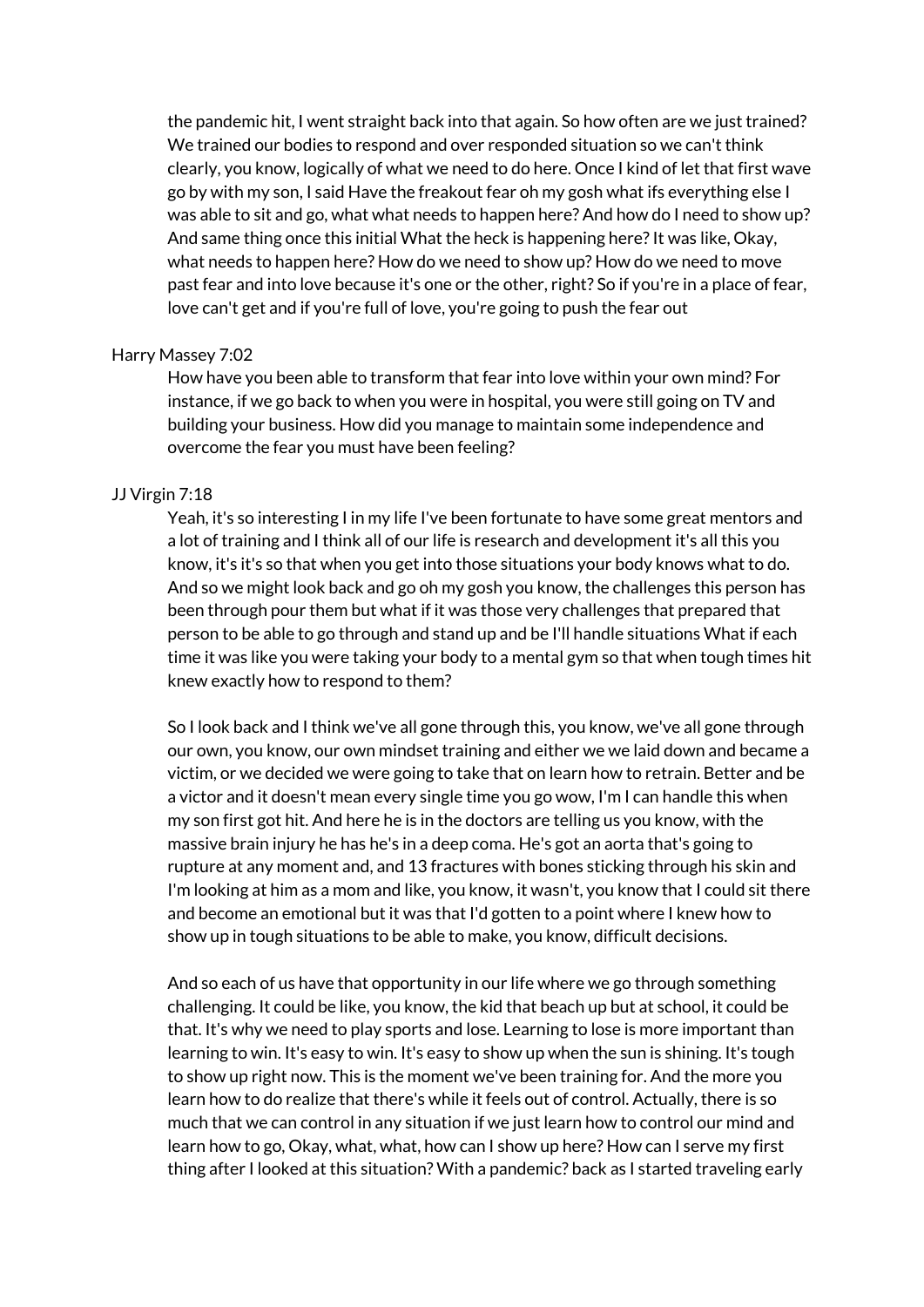January was like, Alright, how do I need to take care of my family? Who How do I how do I show up here? How do I help the most people? and when it really started to unfold, that's what the whole team was like, Oh, this is this is when we really this is what we've been put here to do is how do we show up

and I've noticed it's like you see two camps of people here. The people that are coming from love are the people that are coming from fear and I think the fear people just haven't been shown that there's a way to to transform that right. To buy like with grant what I did early on was just went alright I'm going to get a picture in my mind of him fully healed better in life than he was before this and then I'm going to take a step every single day towards that goal. And same thing here, you know, I'm going to see myself and the people around me is as strong and healthy as possible. If this is coming to them, it's like we've got deflector shields pushing it away. And how can we look at other people we can help in the same way.

#### Harry Massey 10:39

That's brilliant. So if we take that same thought process and look outwards, we can recognize how this is impacting the world at large and creating a choice point for all of us. There are people who might have lost their jobs or business owners who may be thinking about pivoting their business, and the impact of all this has spread so far, and the choice point now about so much more than just the Coronavirus. What would you say to people about what their purpose could be going forwards in order to build a better future for us all?

#### JJ Virgin 11:11

Every single time something comes up that looks like a crisis, there's always an opportunity in it as well. And we'd been gearing up for a recession, we knew one was going to come because if you just look at history, it was going to happen. We didn't expect anything to happen at this level. But first thing you want to look at here is, first off, what's my real purpose and passion? What am I here? What what turns me on what lights me up? I always say if you were standing at a cocktail party, what would you what conversation would be drawn to what would you want to talk about? What things do you read? What things do you watch what's, what drives you? Because ultimately, as you're designing where you're going to go next, which is the opportunity and the possibility now is you want to make sure you're driven from your passion and so

For me, my passion has always been How do I take things I think are really complicated out there. Like I think, you know, all I learned as I was going through grad school and doctoral school was to use bigger words to make things more complicated. And I was always obsessed with how do I simplify this? So I could explain to a fifth grader so that someone could actually take action on it and make a difference. And now my goal is how do you help a billion people get healthy? This to me is the spark for that. And so what can we take away from the current situation to move into where we're going? Number one, we've got to really look at now that we can see what's possible in terms of reversing the carbon footprint and greening the world. How can we take that and make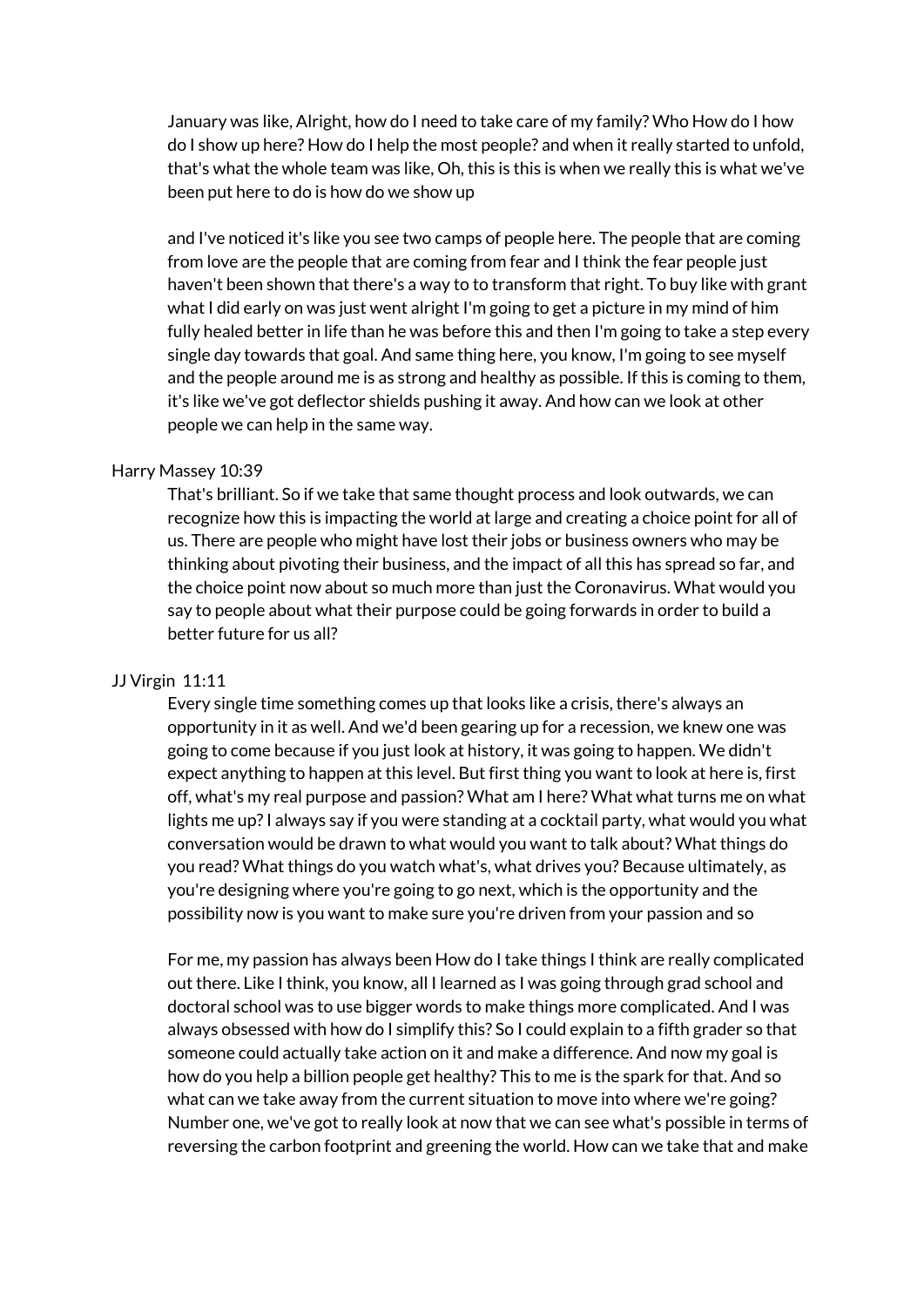sure that we continue to minimize our carbon footprint moving forward? How can we use the best of technology moving forward?

Like I'm looking at my own life and schedule and go do I need to travel as much as I was trying Traveling, what can I do from one place? Can I go to one place stay there longer? And how can I do more things? through video through teleconferences? How do we do more that way to achieve our mission?I actually think that when you can get past the fear going on right now, this is one of the more exciting times that we have, because of what we have available to us. And it's just really much more of a shift of how do you use what's available to us for good.

I had an opportunity A year ago, I sat down at a private dinner with Deepak Chopra. And there are 12 of us, I brought my mastermind have dinner with him. It was a really fascinating conversation and someone brought up what he thought about technology and social media and everything going on. He goes you know, it will either set us free or it will take us down he goes I'm more concerned that it's going to destroy humanity. And I think we're at a point Kind of a turning point where we say, Okay, what do we need to take of take with us going forward in terms of technology? And what do we need to remove? How do we need to go back in a lot of ways to our roots? And, you know, should we be doing some of our own gardening? Should we be doing? We need to be doing more of our own cooking, we need to be like, how do we go back to a lot of the things that we've lost over the last 50 years, bring them back in, slow it down a little bit more disconnected and a lot of ways from being so connected.

And, you know, take the lessons from all of this and create some amazing, there's some amazing opportunities that we can do here. I know with mine, it's going to be really focusing on prevention, but how do we shift our mindset out of fear out of loss and go what are the opportunities that are going to be created from this because you Look at every major challenge that we've had in the world over the over the last hundred 200 years like even the last great when we went through the Great Depression, some of the biggest countries companies were the ones that built during that time. So what are the opportunities that are being created because of this? And how can you take your passion, your unique abilities, your skill sets, to be able to win with what's going on and help create a better world?

## Harry Massey 15:29

On the subject of creating a better world, this is such an important time for parents and teachers, and really anyone else who's actively shaping the future generations. As a parent, how would you recommend that people can help children grow up with that confidence and independence of thought you discussed earlier? Especially in certain environments where they are programmed to get things right, and never lose? In reality, it's great if they lose, and if they can learn how to handle that and not let the fear in! What advice would you give people who are trying to help the future generations not be reactive to fear?

#### JJ Virgin 16:04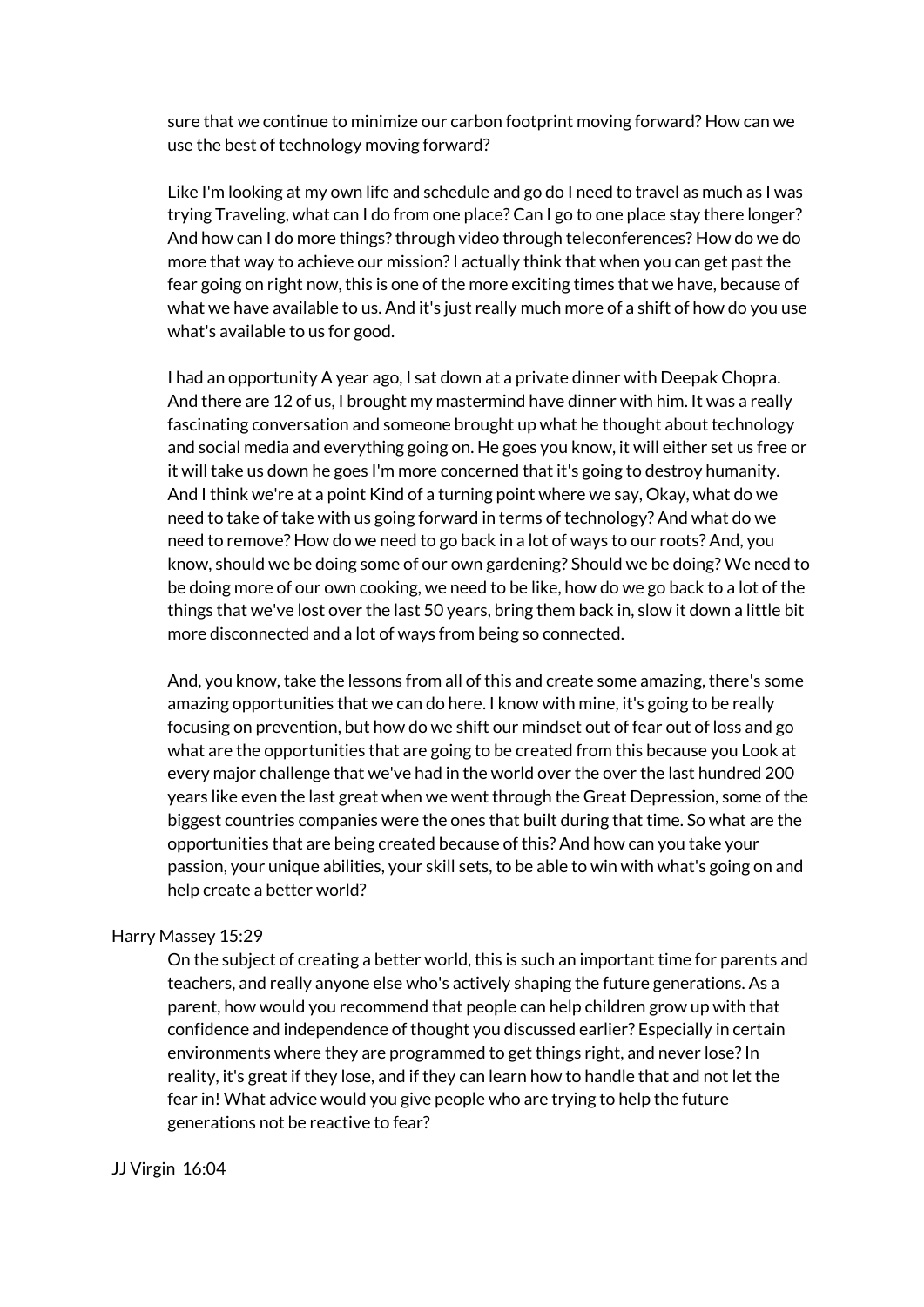Yeah. You know, when you look at most of what we're taught in school, it's it's not the basics that we really need. When my son grant who was the one who was hit by the car was in nursery school. They called me in and they said, you know, every time your son draws outside the line, he gets upset, he wrinkles up the paper and gets a new piece of paper. Now. I do that is a big so I was like going, you know, I'm tend to like I messed up, I'll throw it away. So I'm like, and there's a problem with that, you know, but then I thought about I thought, you know, my son needs to learn to draw outside the lines. And he needs to learn that that's a good thing, right? And so and to be able to make a mistake. So what I did was I basically paid my son to draw outside the lines.

And I think in school, the most important thing that we learned in school is how to make a mistake, and not repeat it, how to get along with other people how to deal with tough situations, right, and again, how to lose like, it's so upsetting to me that we get rid of pee in the schools here in the States because of funding cuts, when that's probably the most important lessons besides just the health benefits. Some of the most important lessons are learned on a playground, on how to win, how to lose how to get along how to work as a team, how to be a leader, how to be a follower, all of that stuff. So A lot of what we need to learn right now is what are we learning in this in this quiet time

when I, I was in Israel on a pilgrimage in February. And I was in this place where apparently Jesus had healed a paralytic. And we were supposed to think of the word that came to us of what we were really looking to draw into our life. And I said spaciousness and I was like, Whoa, you know, after this all happened, I'm like, oh, careful what you ask for. But what happens in the quiet in the spaciousness of what we can say, Okay, what, what do we need to learn here? Because I think one of the big things coming up is we need to learn to be quiet, to be by ourselves to not need constant stimulation and not have to always be online and looking at every single thing and be able to entertain ourselves.

And maybe that's a big takeaway here. Like there's so many amazing lessons if you start to look here of Learning to manage your mindset learning to move from fear to love learning to be, be okay when there's no one else around and you're by yourself that like when did we stop learning how to be by ourselves and to be able to, you know, read and entertain ourselves without having to have a constant constant other people around and video and all that stuff.

#### Harry Massey 18:53

That brings me to the next question. With people across the world and lockdown, that ability to be alone and entertain ourselves is more important than ever. Isolation has plenty of negative impacts on mental and physical health, from family conflicts to the nocebo effect. But at the same time, people with the right mindset are going deeper within, and taking the opportunity to learn and focus on a place of love. So what do you think are some of the negatives of isolation as well as the positives? And what steps can people take to turn this into a positive?

#### JJ Virgin 19:28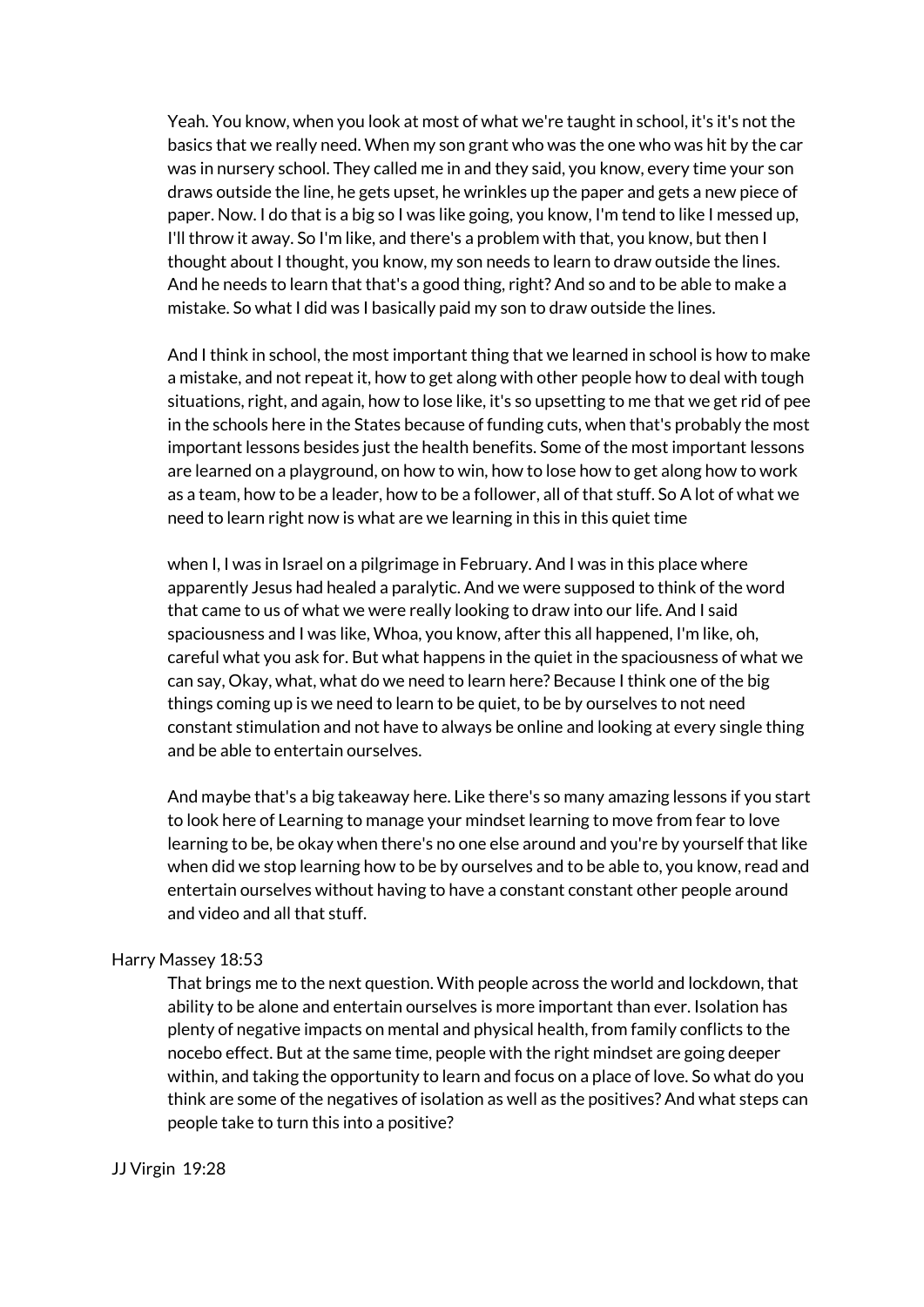I was super concerned when this all started about social isolation. I mean, we know as humans, we need to Touch we need contact. And if you look at the research and my buddy Lisa Rankin talked about this, that social isolation can be the equivalent of smoking a half pack cigarettes a day, like it's really devastating. And especially it's concerning in you know, the elderly populations already at risk where an example would be my mom kept wanting to go to the grocery store, and she's 90 with high blood pressure. And that was what she would do. Like she go to the grocery store, she go to the golf course that was her. That was her like, way to get into society every day. And I'm like, Mom, you got to stay home. I mean, this was absolutely the hardest thing I had to do during this whole thing was convinced my mom she's not going to go to the grocery store. But, you know, she wasn't used to using zoom or any of these things. She doesn't even have Amazon on our computer. I was like, Mom, you gotta get Amazon trust me like this. This will be amazing For you,

but so so the social isolation has been challenging. What's been interesting is to watch how we've navigated that and all of a sudden now like my birthday morning, I had brunch with all my best friends on zoom. And it was actually awesome. Last night for another friend's birthday, we played quick flash on zoom. And it was super fun. We had a fundraiser for one of my girlfriend's charities, we figured out how to do this on zoom with a whole dance party with a DJ. And, and JP is our, you know, master of ceremony.

So there's amazing stuff you can do. But nothing really comes close to the physical touch the oxytocin response. I think that's why we're seeing so many people adopt pets to have that piece of it. The other thing that is really interesting is what happens when you're forced to spend this much time with your family that you may not have picked all of them necessarily right They're siblings or whatever. We are here with my husband, and my one of my sons, Bryce, who's just turning 23. And then my bonus daughter lacs. And then my ex husband and my other son live about 30 minutes away. So they come over a couple times a week. And honestly, we're having a great time. But I think it's because we've fallen into a rhythm of people doing what they need to do to get their work done during the day and then having some time together to do things at night. And, you know, that way, we all have our things and we're all focusing on what can we do right now and it's an opportune time.

You know, the first six weeks, I was really working 70 hours a week doing some massive business pivots, and I'm still working on those but I've now said, Okay, I can take a little extra time, you know, it's where I can get maybe a double workout and go do paddleboarding, more take a sauna and start to have read some of the books that I've put aside that I've wanted to read forever. So I think the reframe that we can do here is what if you reframe this because hey, like, I am not on the front lines working, working at high risk where I have to leave the house, all of a sudden, all I have to do is stay home. I feel like I'm the luckiest person ever. And I thought, what are all the things that I've wanted to get done like now I can control my schedule more. I can do two workouts a day I can do intermittent fasting, I can read books I want to read I can go and watch different trainings I want to watch. So the reframe kind of to Hey, this is a staycation has really helped a lot and I think we can all kind of benefit if we shift that in our minds,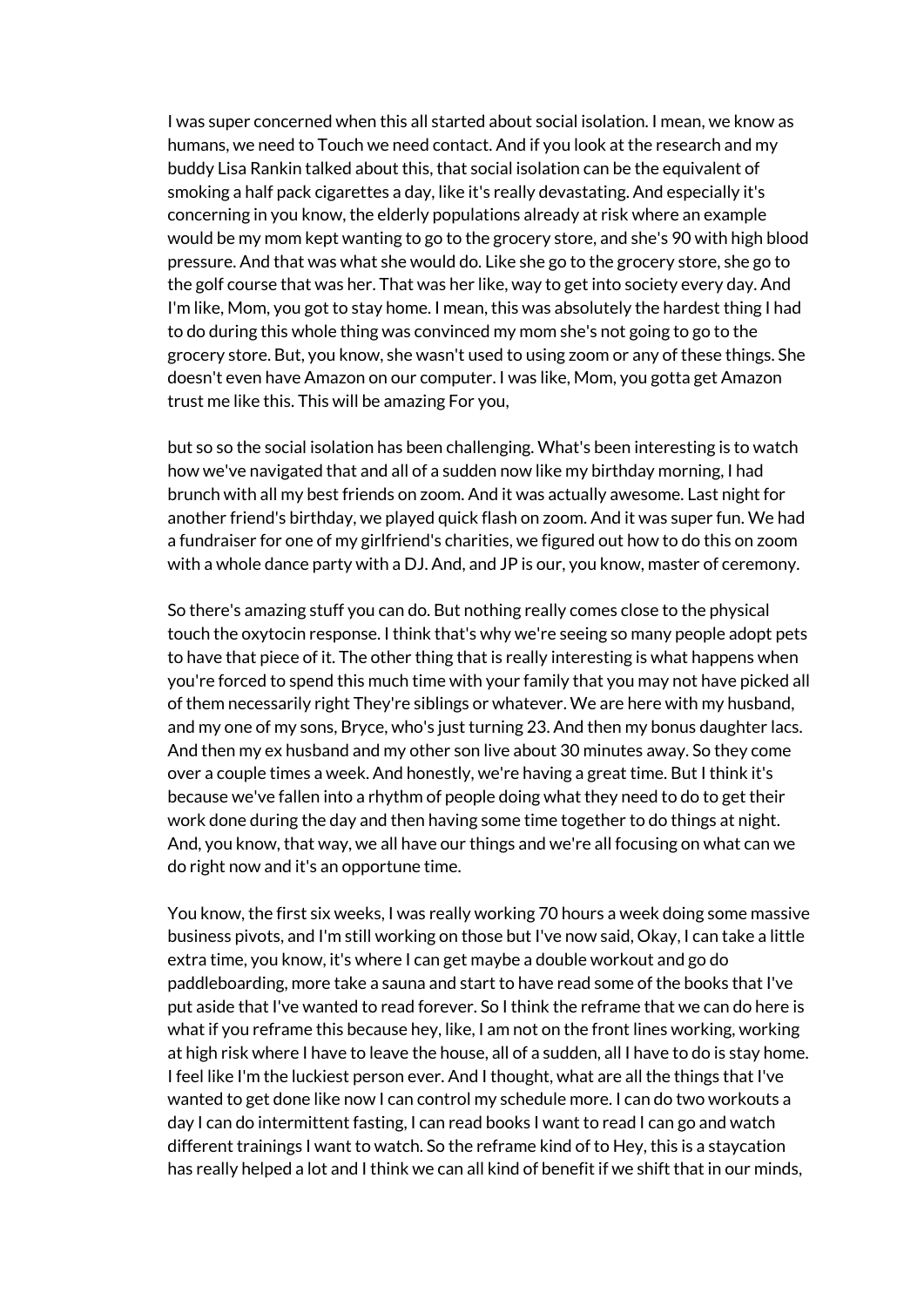those of us who are fortunate and that's really the difference here. We are fortunate to be able to stay home and to not be out on the front lines. You know, putting our health and our our family's health at risk, we're, were the lucky ones right?

#### Harry Massey 23:34

Absolutely. You know, you mentioned just now about reading more and educating ourselves. Now in this scenario, we have a very well established medical establishment that pushes their own agenda through education materials. And we also have these other groups that have different sets of knowledge. And unfortunately, they don't all communicate with each other, which means that that knowledge gets suppressed across society. How important do you think it is for people to go searching on their own for a broad variety of perspectives in order to piece together the truth? And why shouldn't we be content with simply being told what's true, and what isn't true from just one source?

#### JJ Virgin 24:15

Now I have a girlfriend who is in the health field, well known Doctor who got breast cancer and didn't want anyone to know about it and she wasn't doing anything about it because when she initially went to get treatment, the doctors were so conventional and it was so against everything that she is a naturopathic doctor had ever believed in. And I connected her with some friends who did more of an integrative approach. And she went through all that and then she and got healthy again. The important thing there was she took the time to research and she bought into what she decided to do, whether it was the conventional, truthfully the conventional treatment, or something completely non traditional or it's somewhere in between. Which is where she landed.

To me it didn't really matter what mattered was she had gone and done her work and research and she believed in what she was doing and she believed that it could make her better. I think the danger right now and the danger always will be if you're taught that this is what you have to do. Because the most important thing for you in order to be healthy is for you to believe that what you're doing is going to help you get healthy now not if it's drinking the fish tank stuff, you know, are injecting yourself with something okay? Those are ridiculous. But in general, like our single most important thing for us to be healthy is first starting with the belief that a we can be healthy, and that we believe in what we're doing to get us there.

So then, let's go out you know, I love the whole, in the marketplace of free ideas Truth will reign out. I think that was either it was John Mills, I believe. That's where we need to go back to a marketplace of free ideas. I've been doing a lot Have of live content for my audience answering questions. And it is absolutely dumbfounding to me that a study about vitamin D levels and how the severity of the virus is not out every where and that they're still saying, well we don't know about this for COVID-19 here's the thing. By the time we know everything we need to know, the ship sailed. It's already sailed.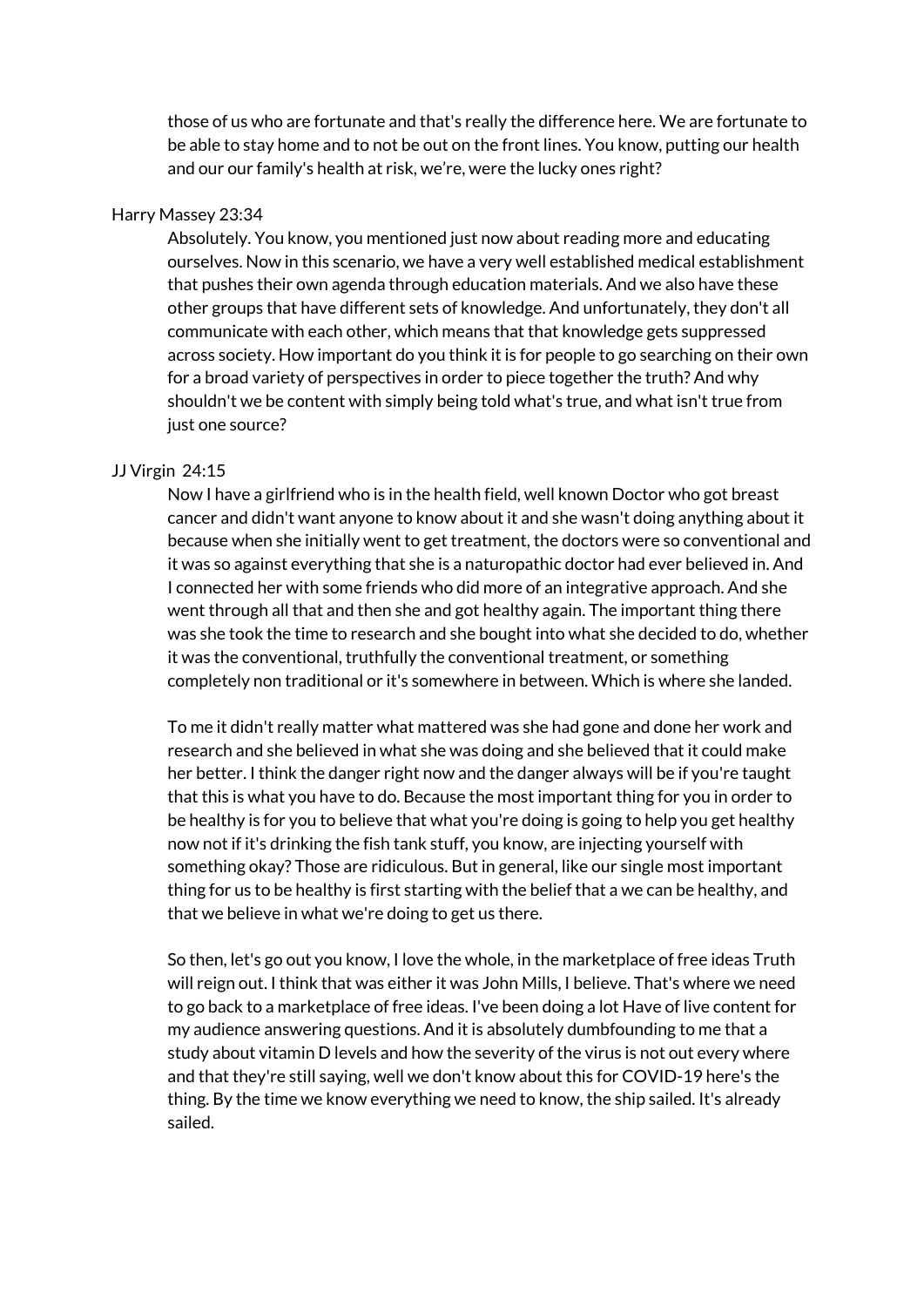So why don't we look instead and go What do we know about health in general, the immune system and viral loads? and then start applying this obvious stuff with vitamin D being one of the most obvious things is let's optimize your vitamin D levels. I literally had someone come on my live the other day said, Oh, my vitamin D was 38. My doctor said that was fine. I go, I wouldn't be happy with that number. You know, like I wouldn't like go do the research. Go look at Dr. Holick's work. Don't get satisfied for But just even something as simple of that as that, if you can just apply some critical reasoning and go, alright, we've got more African Americans and Latin Americans who are getting worse symptoms are dying, they tend to be more vitamin D deficient, just because of darker skin. Could there be any kind of correlation there? Because I see the media wanting to jump on, on everything related to, you know, poverty, and I thought, but what if there's something more there than that? Because if it was poverty, you'd have to look at poor people of every single color and across the board, right.

So, again, I think, I think that what we need to do here is look at everything be able to and this bigger thing is we got to be able to look at the information for ourselves and have access to all this information. The minute I downloaded that vitamin D stay, then the link went away and I'm like, What the heck just happened there. Thank God I printed that out and downloaded it. But we should we need to have access to this information I'm seeing that they're censoring all sorts of stuff on YouTube and Facebook you can't say anything and and granted there's some risky stuff in terms of, you know, some of this crazy crazy like natural cures but there's also risky stuff and crazy unnatural cures and like, but they're not getting you know, they're they're out there so we need to be able to have access to a lot more information and be able to make up our own minds as to which way we should be able to go here.

#### Harry Massey 28:36

That's a major point right there – why is health freedom and health choice so important?

#### JJ Virgin 28:41

How is health freedom any different than religious freedom? What am I missing? You know, I mean, seriously, like, like, Is it like freedom?I mean, it's, it's, I don't even understand why we would even have to have this conversation about like something coming up about vaccines. It's not about whether or not to vaccinate, vaccinate, it's about your choice as to whether you're going to have this done or not. And, you know, I mean, it's like, would you take someone medically fragile, who has had reactions, different things and his poor detoxifier and then do something like that to them?

So, medical freedom, you know, the minute you don't have that they try to make something a one size fits all everybody will have this but the more we learn about genomics, the more we know that people respond differently, and a lot of that's because of their genes. I've already seen the stuff saying, Okay, well, what are the genetic reasons? Some people could potentially be getting this worse or dying? Could that be that they can't make vitamin D as well? Could it be something like that? Could it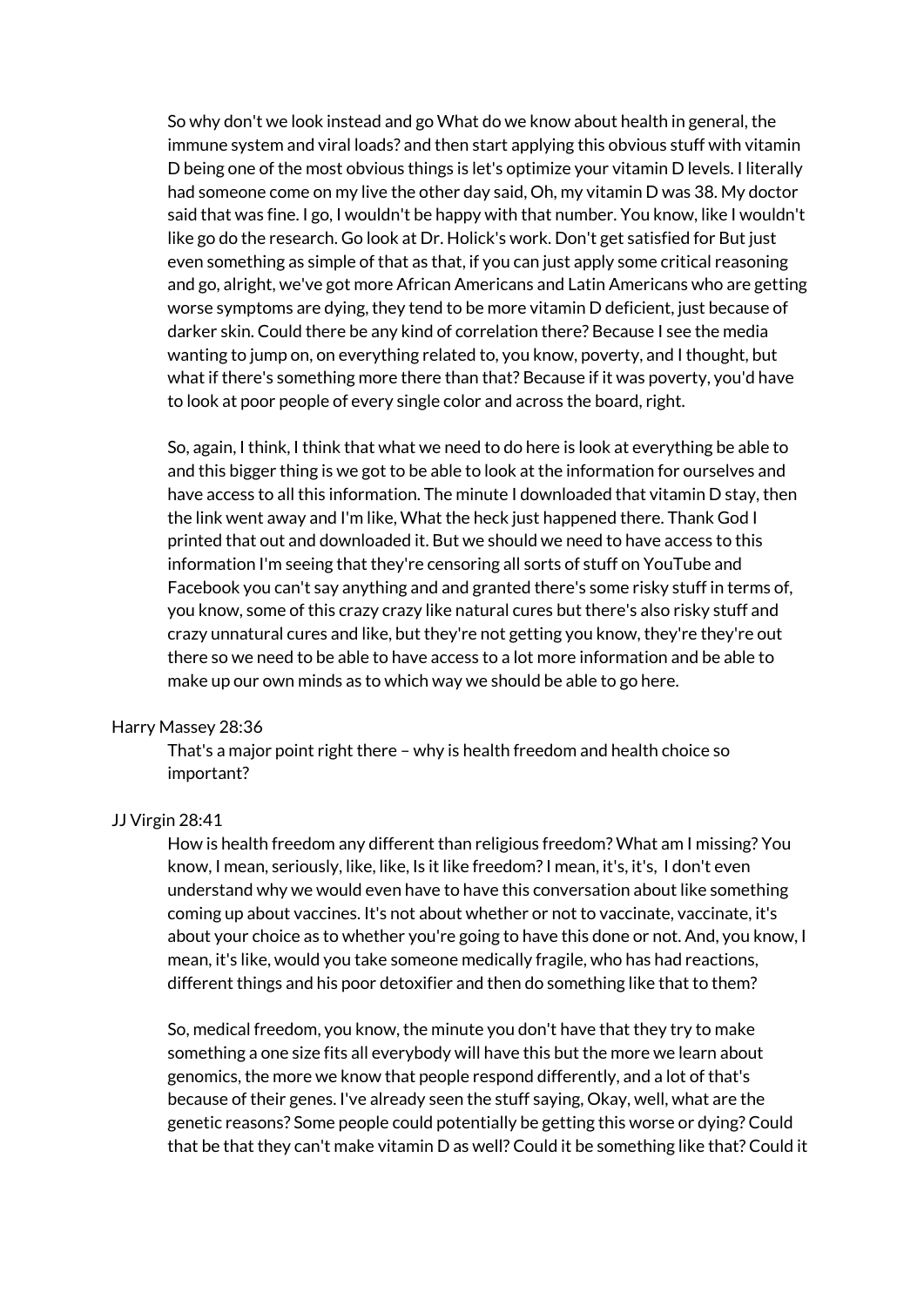be something around ace 2?I mean, what is it You know, I mean, I'm sure they're going to find over time. But we'll be on to another one. By that point,

I think the bigger thing looking at all of this is okay, we're going to go through this one. There's another one out there. So it's really not about this as much as how do we respond in general. And then really, when you look at health freedom, isn't it each of our own personal responsibility to take the best care we possibly can of the body we were given. And, as a parent, our most important thing as a parent is to raise, you know, kind mindful humans who take care of themselves first, like what if everybody focused as their first thing that they need to do is to practice really great self care and take excellent care of their health and stay as in a positive mind frame as possible? Could you imagine how different the world would be?

#### Harry Massey 30:44

And the misinformation is so nonsensical. Masks are useless, but they should be mandatory. It's safer to stay inside, but be sure to spend time outside every day. The virus doesn't affect children, except for those who get sick with the virus. What do you think of all these contradictions?

#### JJ Virgin 31:01

Some of the most confusing things are what they're telling us to do, it's like you got to stay inside Oh, but sunshine could kill this. You know you should be out getting exercise but don't go out because you could get you could get sick just being out jogging past somebody else, you know, it's fine to go to the grocery store Oh, but it could be on the produce. So don't touch anything if you don't want it but how do you know what you want unless you touch it and feel it but you can't do that. And you know, you can think what other ones are just crazy. The testing. Everybody should get tested. We've got a shortage of tests. Well, the tests aren't accurate and we don't know if they're really right or not. It's we're asymptomatic. Here's the craziest thing. I get tested. I'm IGG positive. I go try to give plasma for others but I can't give plasma because I never got diagnosed but I was asymptomatic. So I wouldn't have gotten diagnosed so I don't have never got diagnosed with it. I don't have the first one. I only have that I had it. Okay.

Which is just so crazy, which by the way, my husband got diagnosed IGG positive by one lab. Then he got diagnosed IGG negative by another lab. So is he positive or is he negative? Which labs right? Because one labs right one labs wrong. You can't have both of those things. They're both IGG. So they both mean he had it, but he didn't have it, but he could have had it but we don't know if he had it. We had one lab that they said oh, they're like 100%. I go well, no labs 100%. You know, the only that's no 100 I don't think there's any lab that has 100% accuracy is there like I didn't think that was possible on the planet. So it's not 100% but you can't be both negative and positive for Having an antibody within one week of testing like, you know of that you had- had the virus. So what do you do with that information?

# Harry Massey 32:55

Throw it away?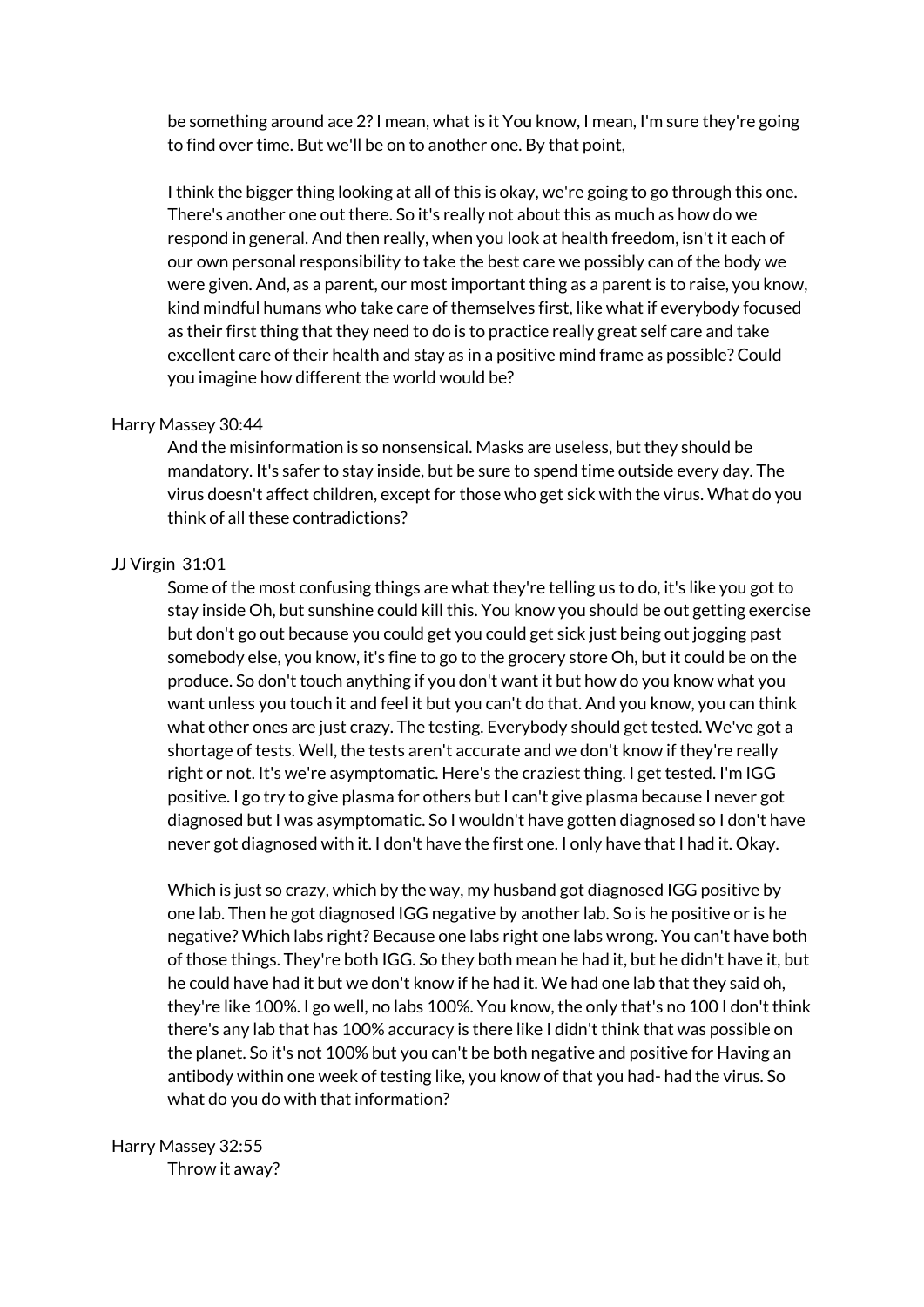## JJ Virgin 32:58

And, Well, so, so you have the IGG antibodies, or maybe you don't because you don't know because one test said you did one test said you didn't. But even if you have the IGG antibodies, well then they're saying, well, it doesn't confirm unity won't might confirm unity. Well, you might get sick again, but you didn't really get sick in the first place. So would you get sick again, since you didn't really get sick The first time you had it? Would you get sick the second time you had it? If in fact, the IGGs didn't confirm immunity, but they might confirm unity and they might for two years, but they might not.

## Harry Massey 33:27

That shows the ridiculousness of everything!

## JJ Virgin 33:29

Isn't it?I mean, it's like I was like, I was like, okay, so great. Now we can go out but we can't really go out because if we go out we have to tell everyone that we're immune. But what if we get it on our clothes and bring it back? And then we give it to our family who's not immune, but how are they not immune if they were living with us when we had it?It's all super strange, right? But even if some people can go out because their immune, who Where are they going? And now all of a sudden, you are going to have everyone whose immune have a little sign. Well, how do we make sure that they didn't lie about the sign? And then are they going to want other people to get it so that they can have the sign to and but isn't that all a HIPAA violation anyway? Because we're not supposed to, you know, share our medical like, we get to have that private but now we don't have a private because we have a passport?It's all weird, right? Makes no sense.

#### Harry Massey 34:22

It makes no sense. Um-

# JJ Virgin 34:25

But here's the thing that does make sense. You got to take your health into your own hands. I think this is the first time ever that talking about prevention is actually sexy and people are paying attention. So what's what a big silver lining because one thing you do see here is that the high risk people are people who have diabetes, heart disease and are overweight. So guess what, we've got a we've got a fix for that. And so this is the first time ever that actually people are going oh my gosh, I better take control of my health. So sadly, fear is always in the first place a bigger motivator. So if this motivates people to start eating better moving, doing all the stuff that we always talk about that no one listens to, you know, there's a win.

#### Harry Massey 35:12

And another interesting thing is the staggering number of deaths related to heart disease and diabetes each year. Nearly 650,000 Americans die every year from heart disease that accounts for one in every four deaths in the US. In addition to that, somewhere around 80,000 Americans die each year from diabetes, making up just over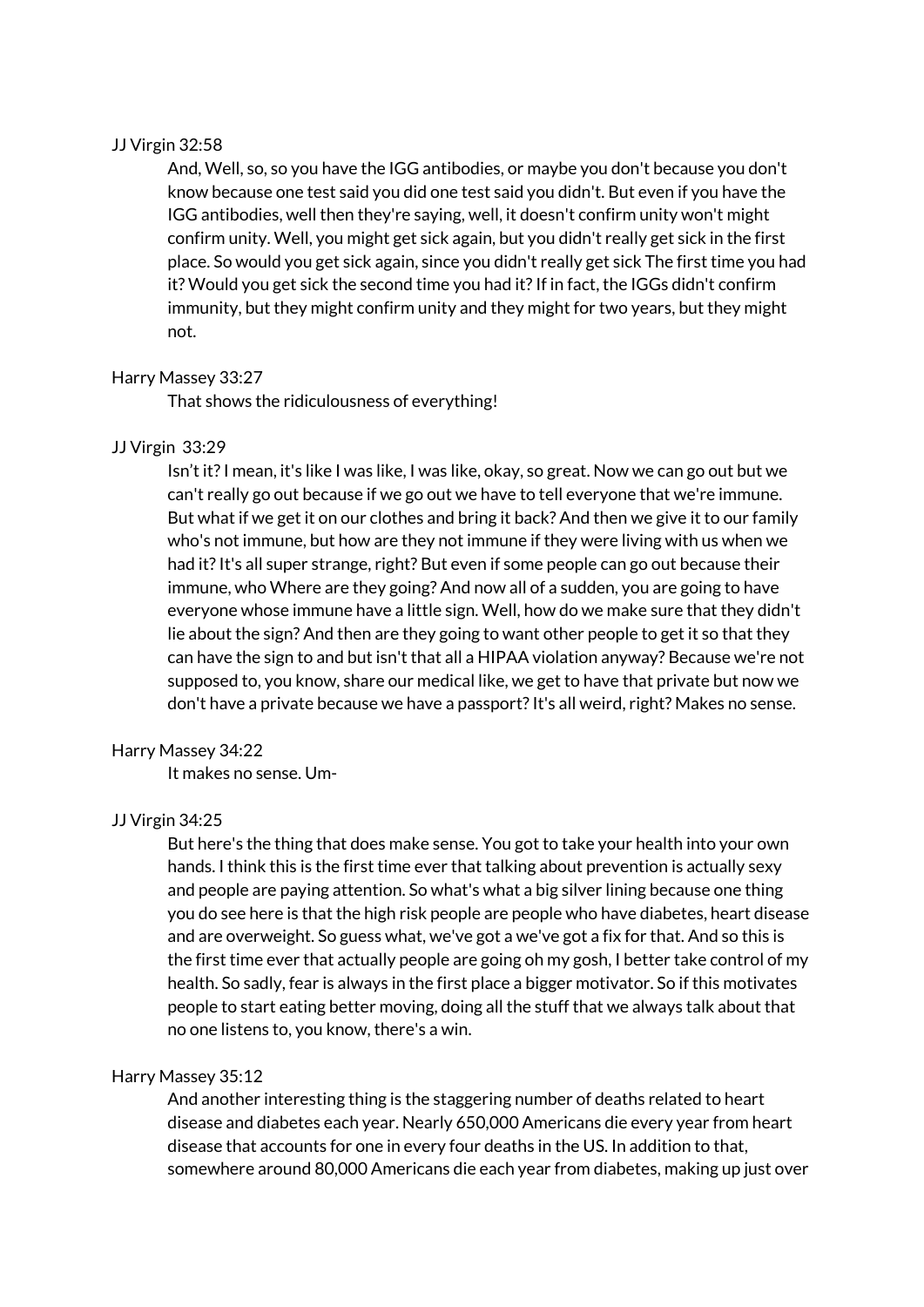one in 10 deaths in the US, which is more than breast cancer and AIDS combined. So why don't we have the same reaction to these types of diseases?

#### JJ Virgin 35:42

Here's what's interesting because you know, when you talk about heart disease, Diabetes, you know that people say, well, they're not contagious. I would argue that for a lot of the people, heart disease, and diabetes are actually secondary to lifestyle. And that actually lifestyle is contagious mean there's been enough studies showing that obesity is contagious that you catch it from your friends and family that people who are like each other tend to hang out. One of the big things I say in my when I'm speaking when people say, Okay, if when I lose weight, how do I make sure I maintain it? And the simple answer is you just find fitter friends.

We know I mean, way back when Jim Rohn talked about that your income is the average of the five people you hang out with. Well, I believe your health is too and so what if you know we all started look at how do we make health contagious? How do we make because if you surround yourself with eating correctly exercising great positive mind That getting out into the sun, doing some mindfulness stuff, feeling connected to something bigger than yourself having a great community. Then all of a sudden, you've got a kickass, kickin, immune system, and these things come around and they don't get you. And if they do, because you might still get exposed, but you won't get as sick as someone who say is depressed, obese, diabetic, you know, they don't have the margin for error. That's someone who's been taking great health, it doesn't mean there won't be those people that do get it and go down. It still will happen, but I bet you the percentages will shift dramatically.

#### Harry Massey 37:24

I love that idea of contagion. That's a fantastic way of putting it that I hadn't heard before. And it also brings us right into the idea of virus versus terrain. Now, there are two schools of thought - one being the germ theory, which tells us to be afraid of viruses, that they are the cause of disease and that we should eradicate them. And then there is the functional medicine approach, which encourages us to create the healthiest cells possible in order to be resilient and have a better chance of resisting any and all disease. Now coming from a nutrition and physiology background yourself, could you speak to the importance of a healthy cellular terrain, and tell people how exactly they can achieve that?

#### JJ Virgin 38:05

So if you look at where our immune system really resides, you've got a look at your gut microbiome. And this is- we have to, I think of our gut microbiome as our protective coat of armor, like, here's the thing, this one will pass, another one will show up. Historically, we've had these things for centuries. It was interesting. I went to Europe in November and we were going through this really cool historical area where they were showing us what had gotten ravaged by the black plague. You know, and it's like so scary.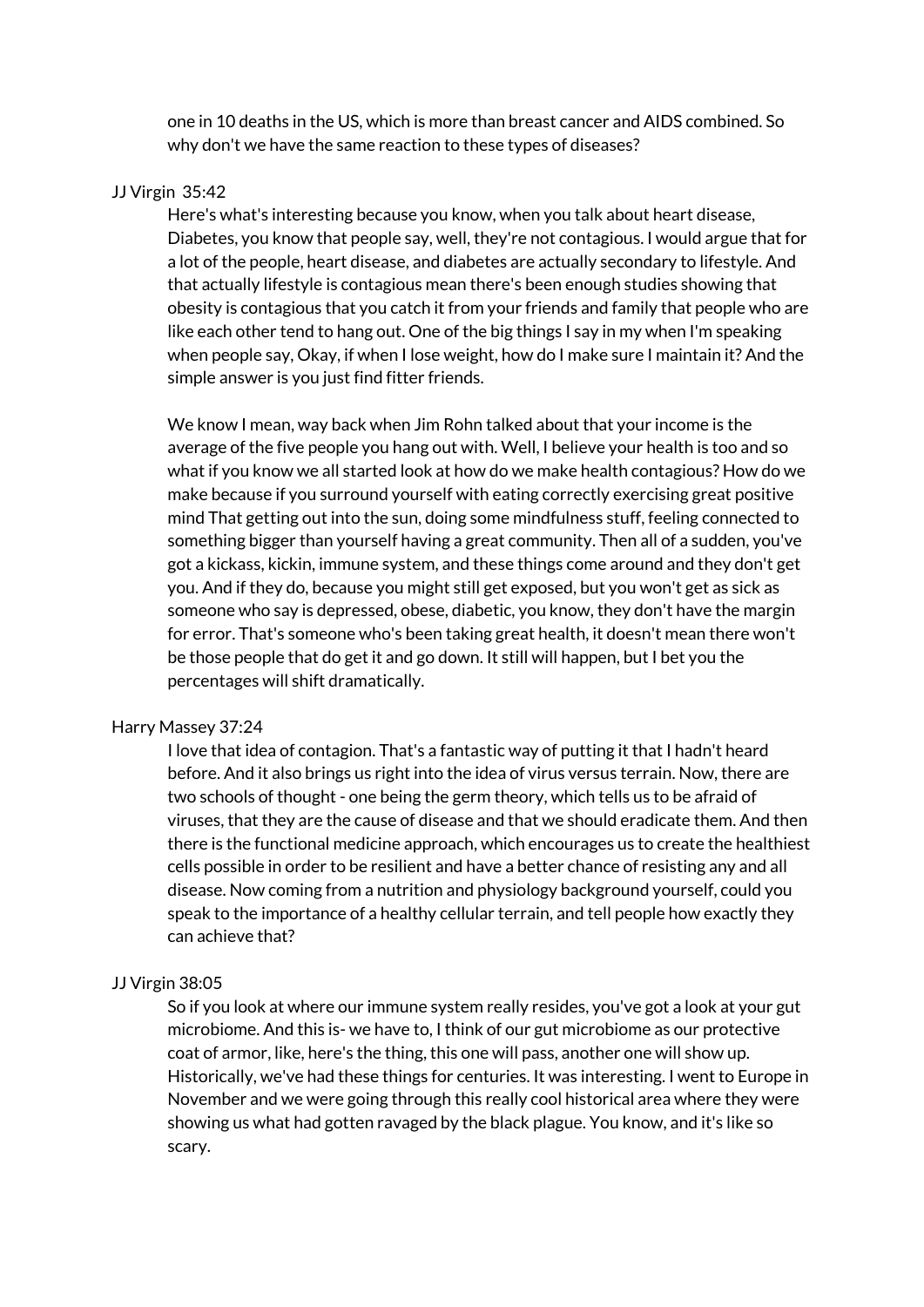But you- the biggest question from all of these, whether it's the Spanish flu, the black plague, what's going on now, is why are some people asymptomatic? Why are some people barely having any symptoms? What is the difference there? That is where the real you know, interest. That's what we should all be looking at? Is it their gut microbiome? What is going on with like, think about when you have a healthy terrain, you can absorb nutrients better. You can, You can make what you need to make better. So you've got a better defense system. You know, if your gut is more permeable, you're going to have invaders get into your system where they have no business being even if it's even if it's food particles that your body's intolerant to and you're going to launch an immune attack. And you're going to have inflammation, you do not want any kind of low grade immune attack, low grade inflammation going on, because you want to have all of your resources ready and able if they need to fight against something like, you know, the virus.

And so what we have to look at is how do we make ourselves absolutely impenetrable. And how we do that is first start with the gut. So first thing that we have to do is make sure that we are not eating foods our bodies is intolerant to but this tends to happen because of leaky gut. So what are we doing this making our gut leaky? Well, stress is the biggest number one thing and so one of the challenges we have here is that the first thing that happens when someone goes like this pandemic happens is you freak out, get scared, get stressed, your gut gets more leaky. Now you're going to become more reactive, you're going to create more inflammation then because you've heard that oh my gosh, gut problems could be a symptom of this, then you freak out worse.

So, the first thing you want to do is Do something to manage stress. tapping is one of the simplest ways to start lowering your stress hormones. Do things that help heal your gut microbes that heal the lining. So that can be vitamin A is super important there. Fish is a great source there, green bananas, all sorts of fiber that also feed the good gut microbiome, apples, the pectin there's healthy and healing freshly ground flaxseed meal, fish oil. So you look at all the things you can do to soothe and heal the gut, of course all the the rainbow of fruits and vegetables with all those antioxidants. And then the things can help with the diversity of the gut microbiome like eating fermented foods, which now your home you can actually make them yourself and eat them.

And then again, making sure that you're really managing stress is super important here as well. But this is like the starting point, the ground zero for what you can do to have a kicking immune system that can really support us first. Make sure that you've got a gut that's not leaking, that can help you really absorb the nutrients that you're going to need because you do not want to be even mildly nutrient deficient. And if you are going by the recommended daily intake, you're nutrient deficient, that is not optimal, that's not going to have you ready like you wouldn't want to go into battle against a huge army with like 10 people. That's what's happening. If you're going with the recommended daily intake of nutrients, you can't get most of the important big players that you really need to to have your army of defense from food alone, you need to supplement because of the way that we've handled our food supply. super important. And then the other thing, of course, consider is eating and taking prebiotics, I take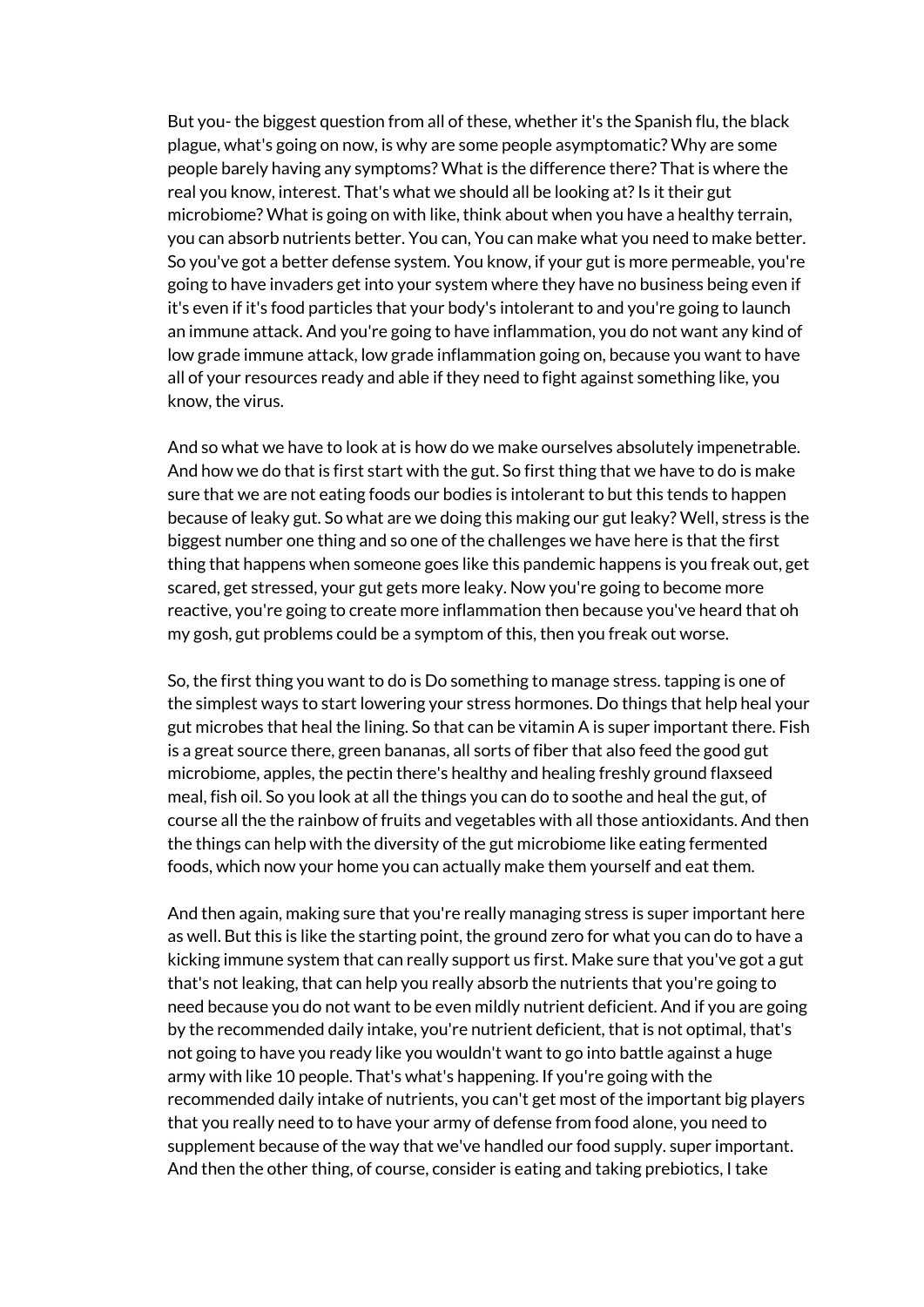bacteria phages that help feed the bacteria in the gut and then taking probiotics with multiple strains as well just as an insurance policy and I look at all of this stuff. To me You start with diet, you start supplement with things that you know, you can't get enough from diet and other things that can help with issues that you might have like diversifying your bacteria in your gut microbiome. It's health assurance. It's the it's the single best form of health assurance that you can do.

#### Harry Massey 42:44

Brilliant. I have just one more question for you. technology plays an enormous part in all of our lives, especially now it's become the main platform, isolated or socially distance people to interact with one another. It seems like we've all exchanged our privacy and our time to Facebook and Google, and surely we've gained convenience. But we may not have realized that as a cost of getting those companies control of our information. And I think all of those tools were initially built for humanity, but they now seem to be working against us. How do you think technology is opposing humanity? How do you see humanity and technology in opposition? And what benefits does it still offer us?

#### JJ Virgin 43:26

The biggest challenge with technology, I think there's a lot of good and technology that we can take forward. Where I see a challenge is one that I can see with myself, is that I think technology used incorrectly and it's almost impossible not to use it incorrectly because of this effect, can make you anxious, stressed, and addicted. Because you get and I catch myself doing this, that little dopamine hit of the swipe of wanting to check this out. Check that check this check that and Prior to all of this going on, I was a lot better. But I got myself sucked in, and I never pay attention to news. I've always been anti news because I think it's all bad news. But right now I've been checking it just because hey, it's like, are we open? Are we not open? What can I get tests against? So all of this stuff, I have fallen into this rut and I see myself getting addicted with you know, wanting to check this and being too hooked on to my phone. So I think our opportunity is to learn how to use what's good in technology, which I think some of these wearables like just being able to monitor your sleep and be able to make adjustments so you get a better night's sleep. That's like that's a priceless thing or being able to, to be able to work with a doctor and be able to give that doctor metrics that they need in order for them to help you make adjustments is fantastic. Being able to connect with people that you wouldn't normally but then how do you stop it from being abusive and addictive, which I feel like over the last You know, when this whole thing first started, I was I was on the verge. And I'm sure I was not alone, judging by all the memes that I see. So I think our big challenge as a world right now is how do we use technology in a positive, mindful way without letting it basically take us down? Because it will if we don't.

#### Harry Massey 45:26

Wonderful, JJ, thank you so much. And thank you everyone for tuning into the Energy4Life podcast. Don't forget to stay in touch with NES on social media and sign up for our email list, so you can be the first to know and the Choice Point 2020 videos are being released.